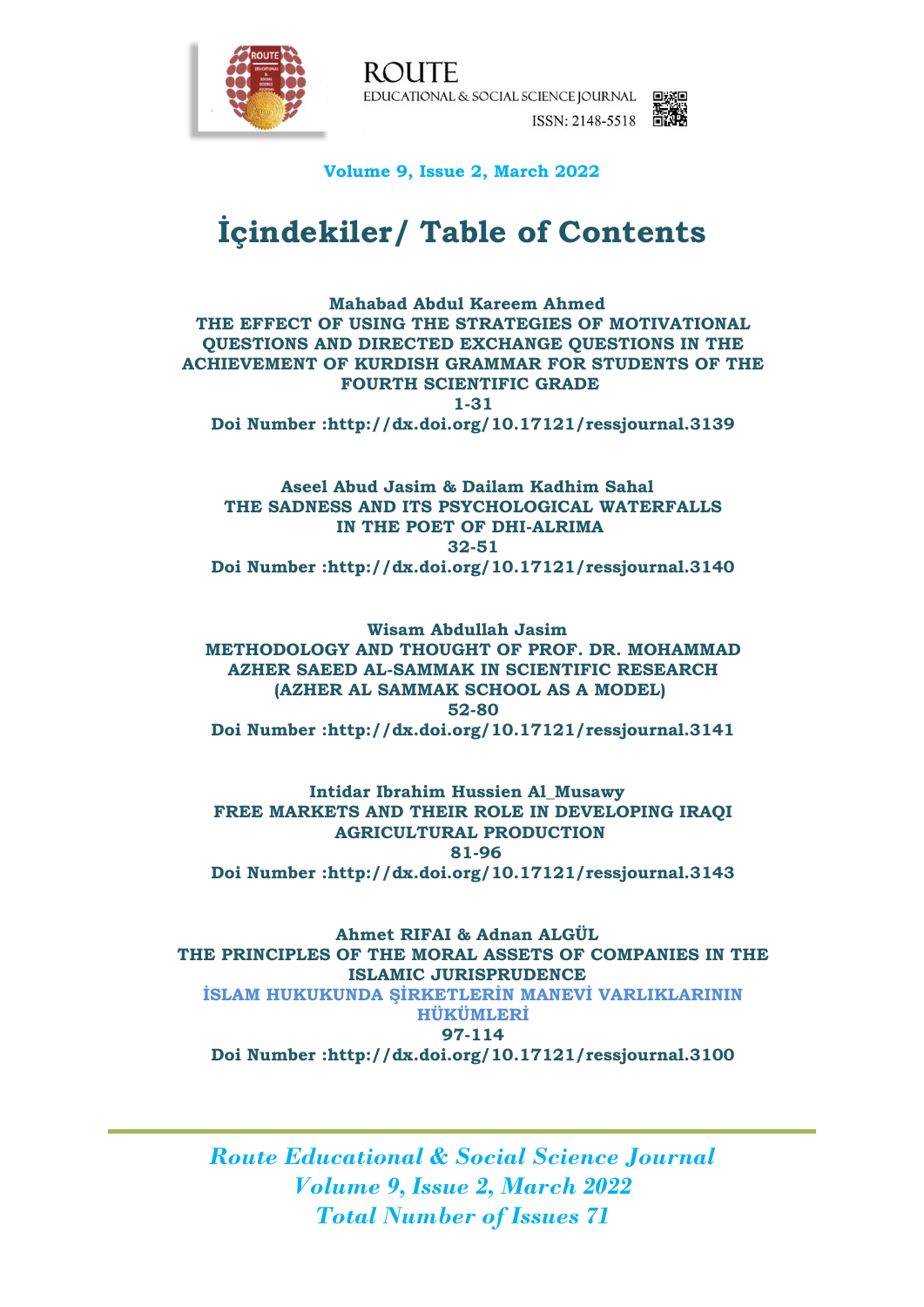

**ROUTE** EDUCATIONAL & SOCIAL SCIENCE JOURNAL EXE ISSN: 2148-5518



**Volume 9, Issue 2, March 2022**

### **Mekki SOLMAZ [THE ROLE OF THE QUR'AN IN REFORMING THE SOCIETY](https://www.ressjournal.com/DergiTamDetay.aspx?ID=3111&Detay=Ozet) [KUR'AN'IN TOPLUMU ISLAH ETMEDEKİ ROLÜ](https://www.ressjournal.com/DergiTamDetay.aspx?ID=3111&Detay=Ozet) 115-135 [Doi Number :http://dx.doi.org/10.17121/ressjournal.3111](http://dx.doi.org/10.17121/ressjournal.3111)**

**Ahmet AKALIN [ESTABLISHMENT OF AUDIOVISUAL MEDIA REGULATORY](https://www.ressjournal.com/DergiTamDetay.aspx?ID=3109&Detay=Ozet)  [AUTHORITIES PLATFORM IN THE TURKIC WORLD](https://www.ressjournal.com/DergiTamDetay.aspx?ID=3109&Detay=Ozet) [TÜRK DÜNYASINDA GÖRSEL İŞİTSEL MEDYA DÜZENLEYİCİ](https://www.ressjournal.com/DergiTamDetay.aspx?ID=3109&Detay=Ozet)  [OTORİTELERİ PLATFORMU OLUŞTURULMASI](https://www.ressjournal.com/DergiTamDetay.aspx?ID=3109&Detay=Ozet) 136-152 [Doi Number :http://dx.doi.org/10.17121/ressjournal.3109](http://dx.doi.org/10.17121/ressjournal.3109)**

**Fahriye ÇAKIR & Gamze GÜLER [THE EVALUATION OF ENGLISH AND TURKISH TRANSLATIONS OF](https://www.ressjournal.com/DergiTamDetay.aspx?ID=3126&Detay=Ozet)  [NATHALİE SARRAUTE'S NOVEL ''ENFANCE'' SUMMARY](https://www.ressjournal.com/DergiTamDetay.aspx?ID=3126&Detay=Ozet) [NATHALİE SARRAUTE'UN "ENFANCE" ADLI ESERİNİN İNGİLİZCE](https://www.ressjournal.com/DergiTamDetay.aspx?ID=3126&Detay=Ozet)  [VE TÜRKÇE ÇEVİRİLERİNİN DEĞERLENDİRİLMESİ](https://www.ressjournal.com/DergiTamDetay.aspx?ID=3126&Detay=Ozet) 153-165 [Doi Number :http://dx.doi.org/10.17121/ressjournal.3126](http://dx.doi.org/10.17121/ressjournal.3126)**

**M. Arif ERZEN [NOVEL CHARACTERS IN POETRY: "ALAC](https://www.ressjournal.com/DergiTamDetay.aspx?ID=3129&Detay=Ozet)AKARANLIKTAKİLER" [\(THOSE IN TWILIGHT\)](https://www.ressjournal.com/DergiTamDetay.aspx?ID=3129&Detay=Ozet) [ROMAN KİŞİLERİNİ ŞİİRDE/ŞİİRLE ANMAK: ŞÜKRAN](https://www.ressjournal.com/DergiTamDetay.aspx?ID=3129&Detay=Ozet)  [KURDAKUL'UN "ALACAKARANLIKTAKİLER"İ](https://www.ressjournal.com/DergiTamDetay.aspx?ID=3129&Detay=Ozet) 166-181 [Doi Number :http://dx.doi.org/10.17121/ressjournal.3129](http://dx.doi.org/10.17121/ressjournal.3129)**

**Şura KARACA & Dilek CERAN [A REVIEW ON THE END-THEME STUDIES IN TURKISH](https://www.ressjournal.com/DergiTamDetay.aspx?ID=3130&Detay=Ozet)  [TEXTBOOKS](https://www.ressjournal.com/DergiTamDetay.aspx?ID=3130&Detay=Ozet)  [TÜRKÇE DERS KİTAPLARINDAKİ TEMA SONU ÇALIŞMALARI](https://www.ressjournal.com/DergiTamDetay.aspx?ID=3130&Detay=Ozet)  [ÜZERİNE BİR İNCELEME](https://www.ressjournal.com/DergiTamDetay.aspx?ID=3130&Detay=Ozet) 182-197 [Doi Number :http://dx.doi.org/10.17121/ressjournal.3130](http://dx.doi.org/10.17121/ressjournal.3130)**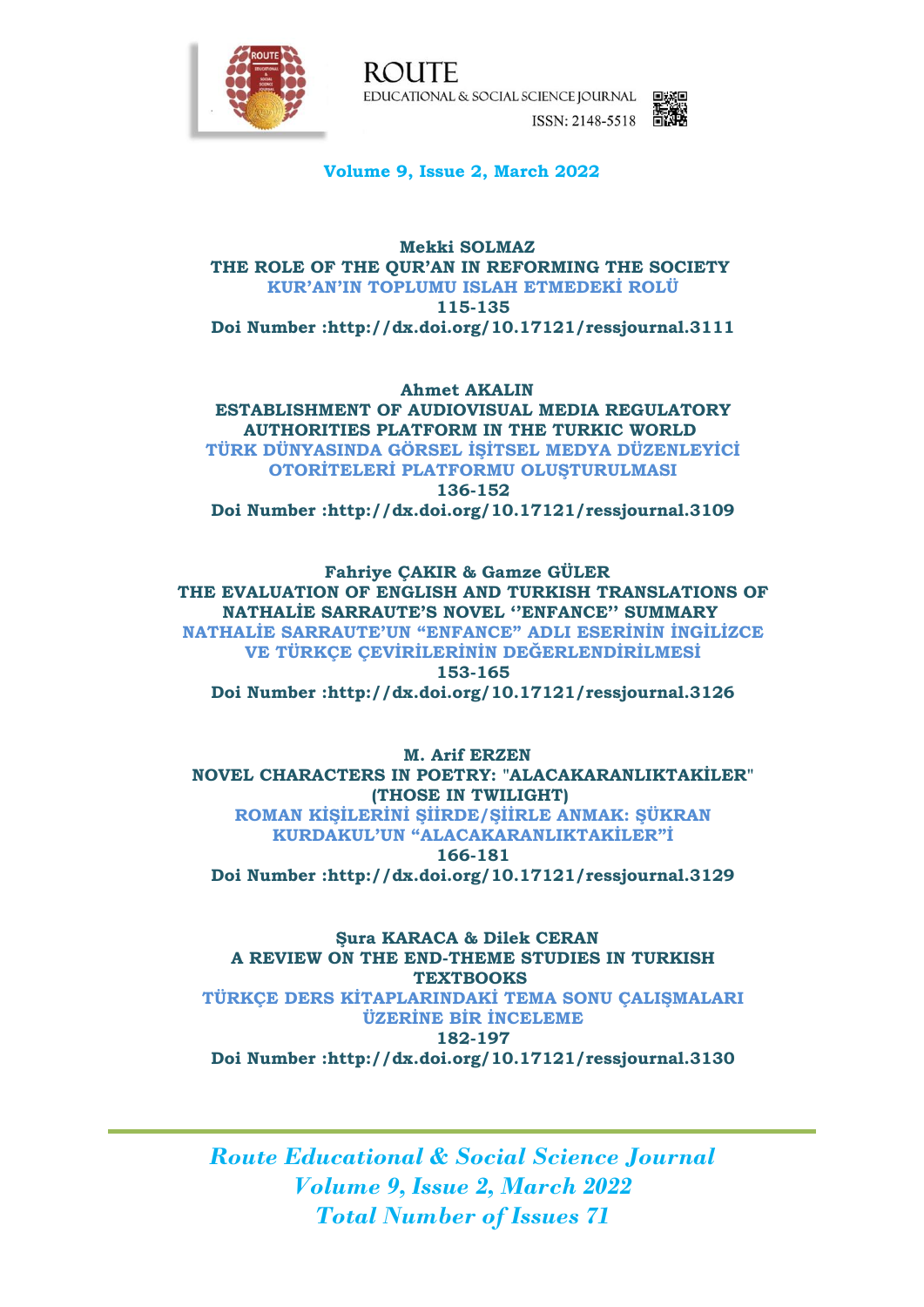

ROUTE EDUCATIONAL & SOCIAL SCIENCE JOURNAL EXE ISSN: 2148-5518



**Volume 9, Issue 2, March 2022**

### **Gülüse AKSOY [METAPHYSICAL AND ONTOLOGICAL CHART OF THE EARLY](https://www.ressjournal.com/DergiTamDetay.aspx?ID=3133&Detay=Ozet)  [MEDIEVAL PERIOD](https://www.ressjournal.com/DergiTamDetay.aspx?ID=3133&Detay=Ozet)  [ORTA ÇAĞIN BAŞLANGIÇ DÖNEMİNİN METAFİZİK VE ONTOLOJİK](https://www.ressjournal.com/DergiTamDetay.aspx?ID=3133&Detay=Ozet)  [TABLOSU](https://www.ressjournal.com/DergiTamDetay.aspx?ID=3133&Detay=Ozet) 198-206 [Doi Number :http://dx.doi.org/10.17121/ressjournal.3133](http://dx.doi.org/10.17121/ressjournal.3133)**

**Şerife Duygu ŞAHİN [EVALUATION OF CLASSROOM TEACHERS' COMMUNICATION](https://www.ressjournal.com/DergiTamDetay.aspx?ID=3135&Detay=Ozet)  [WITH PARENTS](https://www.ressjournal.com/DergiTamDetay.aspx?ID=3135&Detay=Ozet) [SINIF ÖĞRETMENLERİNİN VELİLER İLE İLETİŞİMİNİN](https://www.ressjournal.com/DergiTamDetay.aspx?ID=3135&Detay=Ozet)  [DEĞERLENDİRİLMESİ](https://www.ressjournal.com/DergiTamDetay.aspx?ID=3135&Detay=Ozet) 207-220**

**[Doi Number :http://dx.doi.org/10.17121/ressjournal.3135](http://dx.doi.org/10.17121/ressjournal.3135)**

**Fatih YILDIZ** 

**[DETERMINING THE REASONS FOR SECONDARY STUDENTS'](https://www.ressjournal.com/DergiTamDetay.aspx?ID=3137&Detay=Ozet)  [REASONS, POSSIBLE NEGATIVE CONSEQUENCES, AND FACTORS](https://www.ressjournal.com/DergiTamDetay.aspx?ID=3137&Detay=Ozet)  [THAT MAY REDUCE THE ABSENTEEISM](https://www.ressjournal.com/DergiTamDetay.aspx?ID=3137&Detay=Ozet) [ORTAÖĞRETİM ÖĞRENCİLERİNİN DEVAMSIZLIK YAPMA](https://www.ressjournal.com/DergiTamDetay.aspx?ID=3137&Detay=Ozet)  [NEDENLERİ, OLASI OLUMSUZ SONUÇLARI ve DEVAMSIZLIĞI](https://www.ressjournal.com/DergiTamDetay.aspx?ID=3137&Detay=Ozet)  [AZALTABİLECEK FAKTÖRLERİN BELİRLENMESİ](https://www.ressjournal.com/DergiTamDetay.aspx?ID=3137&Detay=Ozet) 221-231 [Doi Number :http://dx.doi.org/10.17121/ressjournal.3137](http://dx.doi.org/10.17121/ressjournal.3137)**

**Ahmet DOĞAN & Muhammet GÜLEÇ [CONVERSATIONS OF KEN'AN RIFAI IN TERMS OF RELIGIOUS](https://www.ressjournal.com/DergiTamDetay.aspx?ID=3125&Detay=Ozet)  [EDUCATION](https://www.ressjournal.com/DergiTamDetay.aspx?ID=3125&Detay=Ozet) [DİN EĞİTİMİ AÇISINDAN KEN'ÂN RİFÂÎ'NİN SOHBETLERİ](https://www.ressjournal.com/DergiTamDetay.aspx?ID=3125&Detay=Ozet) 232-248 [Doi Number :http://dx.doi.org/10.17121/ressjournal.3125](http://dx.doi.org/10.17121/ressjournal.3125)**

**Nada Shaalan Mohan [THE MULTIPLICITY OF ARABIC FACES IN THE NOBLE QUR'AN AN](https://www.ressjournal.com/DergiTamDetay.aspx?ID=3145&Detay=Ozet)  [INDICATIVE STUDY \(INTERPRETATION OF AL-TARAIHI AS A](https://www.ressjournal.com/DergiTamDetay.aspx?ID=3145&Detay=Ozet)  [MODEL\)](https://www.ressjournal.com/DergiTamDetay.aspx?ID=3145&Detay=Ozet) [249-264](https://www.ressjournal.com/DergiTamDetay.aspx?ID=3145&Detay=Ozet) [Doi Number :http://dx.doi.org/10.17121/ressjournal.3145](http://dx.doi.org/10.17121/ressjournal.3145)**